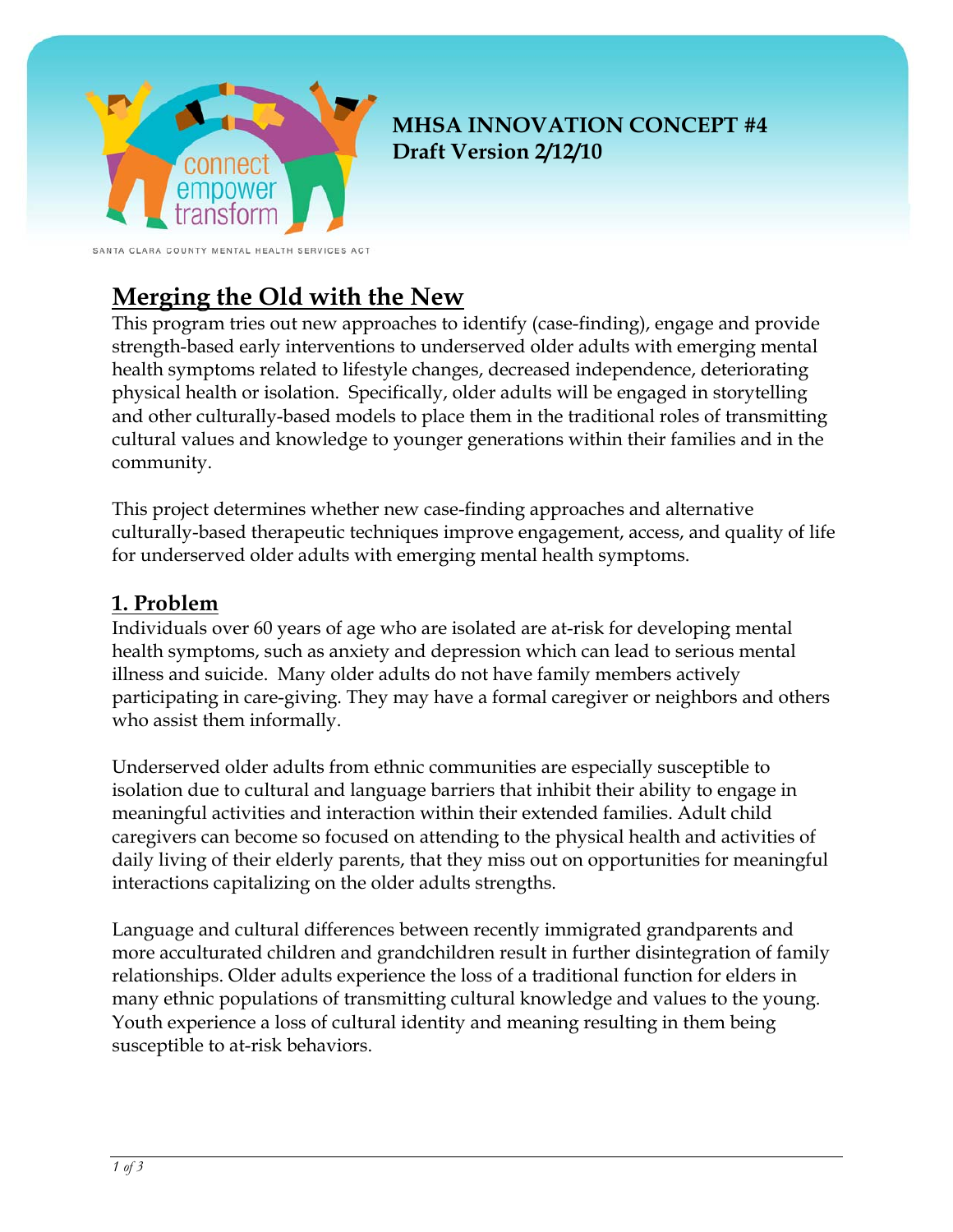Elders from ethnic communities may encounter traditional Western mental health approaches, such as medication therapy and individual counseling, as ineffectual or insufficient.

### **2. Barriers**

Older adults from underserved communities have historically experienced difficulty accessing formal mental health services due to immigrant/refugee status and language and cultural barriers. The Santa Clara county mental health system of care currently offers very few alternative culturally-based therapeutic models to address the problem.

Older adults who live alone with little or no family nearby and very few social connections in their community have difficulty locating and accessing services due to isolation, stigma associated with mental illness and other barriers such as mobility.

Transportation is a key barrier for many older adults in accessing services and supports.

#### **3. Purpose**

This innovation project aims to inform current and future practices/approaches in communities by introducing a new prevention/early intervention mental health practice that increases access to mental health services for underserved groups.

### **4. Description of Project**

The project will develop a program to provide strengths-based services using storytelling and other culturally-based therapeutic models to treat older adults from underserved communities with emergent mental health symptoms. Program staff will work directly with older adults and caregivers or volunteers to teach and facilitate the model and implement the project.

The therapeutic approach involves re-engaging the older adult in the traditional role of transmitting cultural values and knowledge to younger generations within their families and in the community. An increase in meaningful activity and strengthened interpersonal relationships engendered by the therapy will ameliorate emergent mental health symptoms and prevent further deterioration of the older adult's emotional wellbeing.

Family and formal caregivers as well as younger generations within the family or volunteers will be actively engaged participants in the approach and are expected to benefit from an increased sense of connectedness with the older adult.

Methods used to identify older adults to be served by the project could include referrals from providers who serve elders such as community-based agencies, Adult Protective Services, and other non-traditional sources. Depending on the needs and preferences of